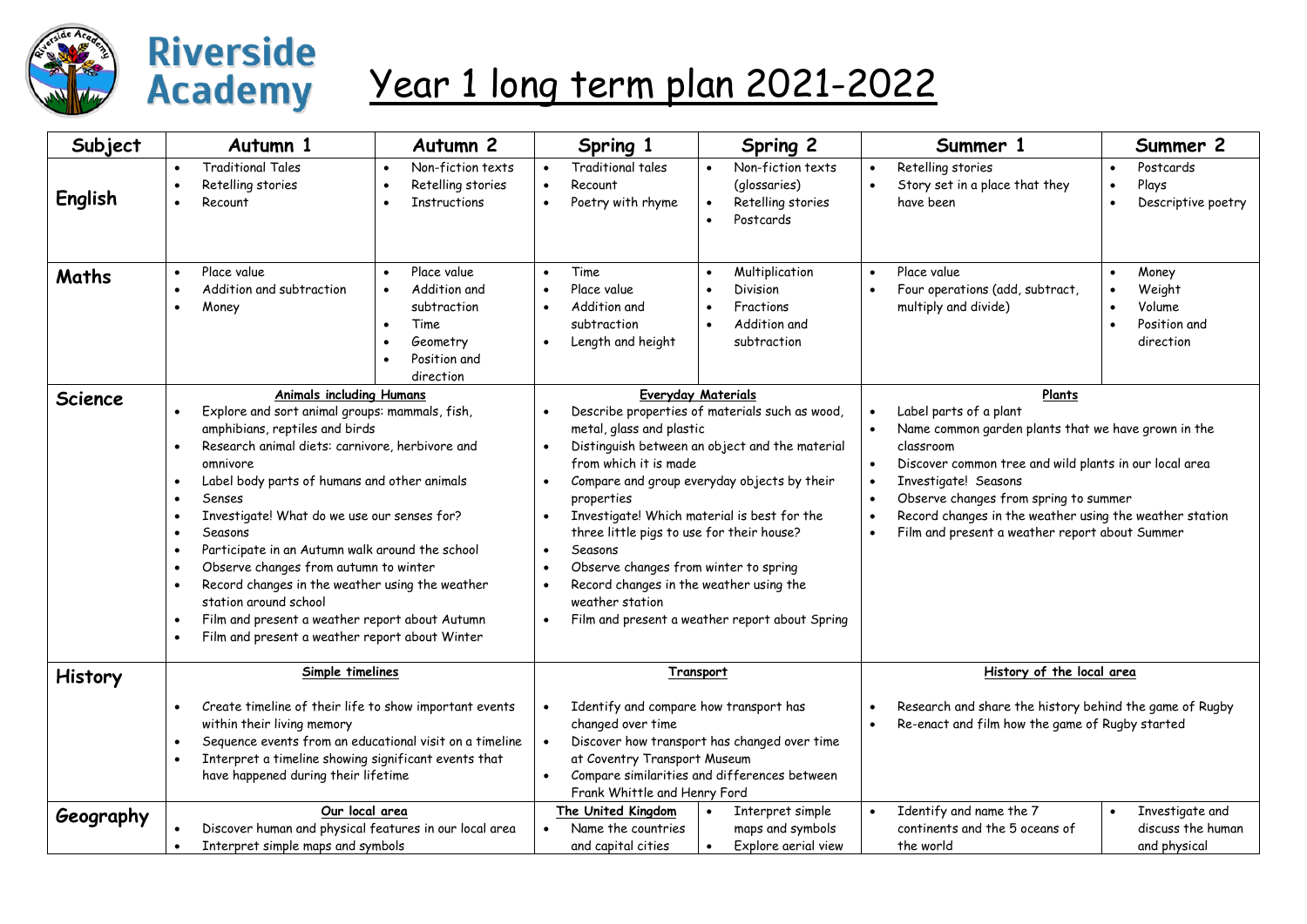| Art          | Explore aerial view maps<br>$\bullet$<br>Use collage techniques to create animal artwork<br>$\bullet$                                                              |                                                                    | within the UK<br>Recognise and<br>describe famous<br>landmarks within<br>the UK<br>using sewing techniques                                     | maps<br>Design and make a patchwork map of the UK                                                                                                                             | Print patterns linking to plants as<br>inspired by the work of William<br>Morris                                                                       | features found at<br>the seaside<br>Compare the<br>$\bullet$<br>features of the<br>seaside to those of<br>our local area<br>Gather artefacts<br>$\bullet$<br>from the seaside<br>to create sculpture |
|--------------|--------------------------------------------------------------------------------------------------------------------------------------------------------------------|--------------------------------------------------------------------|------------------------------------------------------------------------------------------------------------------------------------------------|-------------------------------------------------------------------------------------------------------------------------------------------------------------------------------|--------------------------------------------------------------------------------------------------------------------------------------------------------|------------------------------------------------------------------------------------------------------------------------------------------------------------------------------------------------------|
| <b>DT</b>    | Make a harvest soup<br>$\bullet$                                                                                                                                   | Enterprise project<br>Christmas fair                               | Create a home for<br>one of the three<br>pigs using a material<br>of my choice.                                                                | Design and make a<br>vehicle using wheels<br>and axles                                                                                                                        | Create a moving picture using<br>levers and sliders.                                                                                                   | Design and make<br>$\bullet$<br>the lighthouse<br>keepers packed<br>lunch<br>Enterprise project<br>$\bullet$<br>School summer<br>fete                                                                |
| Computing    | E-safety<br>We are collectors<br>Use web search engines to<br>collect pictures and explore ways<br>in which collected pictures can<br>be organised                 | We are celebrating<br>Create a digital<br>greetings card           | We are painters<br>Use painting tools to<br>create and change<br>images on the computer.<br>Create an illustration for<br>a particular purpose | We are treasure<br>hunters<br>Program toys using a<br>sequence of instructions.<br>Develop and record<br>sequence of instructions<br>as an algorithm and<br>debug programmes. | We are storytellers<br>Use sound recording equipment to<br>record sounds. Share recordings with<br>an audience.                                        | We are TV chefs<br>Produce a short cooking<br>video based on healthy<br>meal.                                                                                                                        |
| <b>PE</b>    | <b>Invasion games</b><br>Multi-skills<br>$\bullet$                                                                                                                 | Multi-skills<br>Target games                                       | Dance<br>$\bullet$<br>Infant agility                                                                                                           | Dance<br>Infant agility                                                                                                                                                       | Gymnastics<br>Athletics                                                                                                                                | Rounders<br>$\bullet$<br>Athletics<br>$\bullet$                                                                                                                                                      |
| <b>Music</b> | Performance and understanding of rhythm<br>$\bullet$<br>Singing Christmas choruses<br>Sing with expression and exploring cultural context of<br>$\bullet$<br>music |                                                                    | Basic instrument skills<br>Play in time with others<br>Learn how to use a drum to make a beat                                                  |                                                                                                                                                                               | Learn how to play glockenspiels<br>Play accurately and in time with the correct notes<br>Play in time with others<br>Learn how to play a c major scale |                                                                                                                                                                                                      |
| <b>RE</b>    | What does it mean to<br>$\bullet$<br>belong to a faith<br>community?                                                                                               | How and why do we<br>celebrate special<br>and sacred times?        |                                                                                                                                                | Who is a Christian and what do they believe?                                                                                                                                  | What makes some places sacred?                                                                                                                         |                                                                                                                                                                                                      |
| <b>PHSE</b>  | Taking care project<br>My family and me                                                                                                                            | Enterprise project<br>Christmas fair<br>Being the<br>healthiest me | Citizenship                                                                                                                                    | Caring for the wider<br>world                                                                                                                                                 | Safe me<br>$\bullet$                                                                                                                                   | Enterprise project<br>School summer<br>fete<br>Economics                                                                                                                                             |